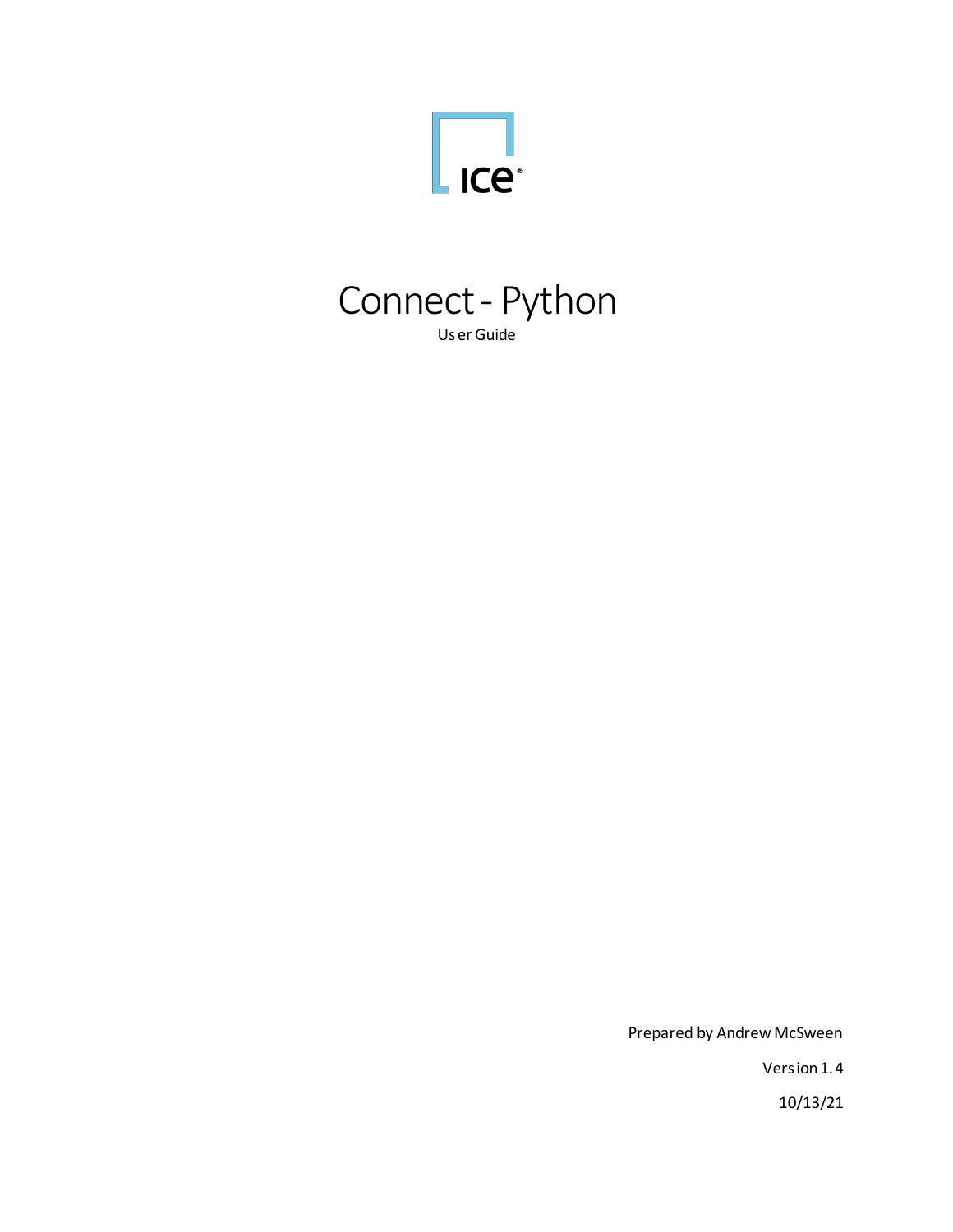# Table of Contents

| 1              |     |  |
|----------------|-----|--|
| 2              |     |  |
|                | 2.1 |  |
|                | 2.2 |  |
|                | 2.3 |  |
|                | 2.4 |  |
| 3 <sup>7</sup> |     |  |
|                | 3.1 |  |
|                | 3.2 |  |
|                | 3.3 |  |
| $\overline{4}$ |     |  |
|                | 4.1 |  |
|                | 4.2 |  |
|                | 4.3 |  |
| 5 <sup>5</sup> |     |  |
|                | 5.1 |  |
|                | 5.2 |  |
|                | 5.3 |  |
| 6              |     |  |
|                | 6.1 |  |
|                | 6.2 |  |
|                | 6.3 |  |
|                | 6.4 |  |
|                | 6.5 |  |
|                |     |  |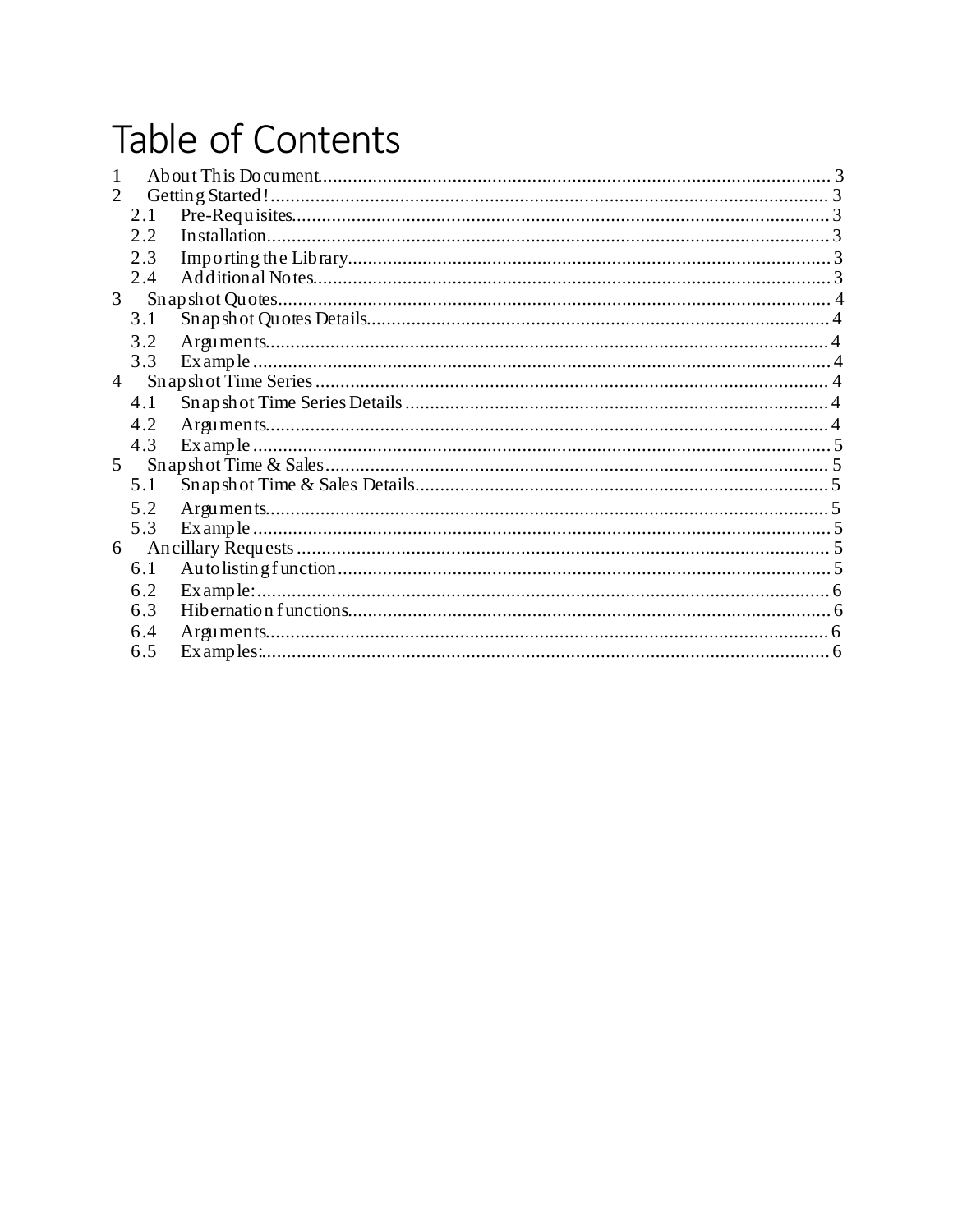# 1 About This Document

This document isthe UserGuide for the Connect -Python Capability. The document includes details on how to get started and the available requests. For additional details, please review the Jupyter Notebook samples onthe ICE Connect Python website.

# 2 Getting Started

# 2.1 Pre-Requisites

- Python Version 3.4 orlater
- ICE XL Version 4.9.6 orlater
- Python Library: pywin32 Allows for the communication betweenPython and .Net Libraries
- Python Library: icepython Connect Library for data requests

# 2.2 Installation

- Ensure Python 3.4 (or later)is properly installedonthe client machine
- Ensure the latest ICE XL version is installed, v. 4.9.6 or later
	- o Installer found [here](https://www.theice.com/market-data/desktop-solutions/ice-connect/excel-addin-templates/download)
- Install pywin32 using pip command
	- $\circ$  Open command prompt
	- $\circ$  Type: python -mpip --user pywin32
	- $\circ$  Note: "--user" is not needed if you're an admin with an admin installation of python
	- $\circ$  Confirm that the library has installed
- Install icepython library using pip command
	- o From command prompt go to your ICE XL directory
	- o Type: cd "%localappdata%\ICE Data Services\ICE XL\bin"
	- $\circ$  Now install the icepython library
	- o Type: python -mpip installtheice. com\_ICEPython-0.0.3-py3-none-any.whl
	- $\circ$  Confirm that the library has installed

# 2.3 Importing the Library

- Within Python, import the icepython library
- Type: "import icepythonasice" from within Python
- Example Code:

```
In [2]: #Sample wrapper package import
import icepython as ice # ICE Python wrapper
import pandas as pd
import matplotlib as mp
```
# 2.4 Additional Notes

- ICE XL must be installed and authenticated. The Connect Python functionality uses ICE XL for authentication
- Any data limits or entitlements are shared between ICE XL and Connect Python
- All Python requests musthappen locally tothemachine running ICE XL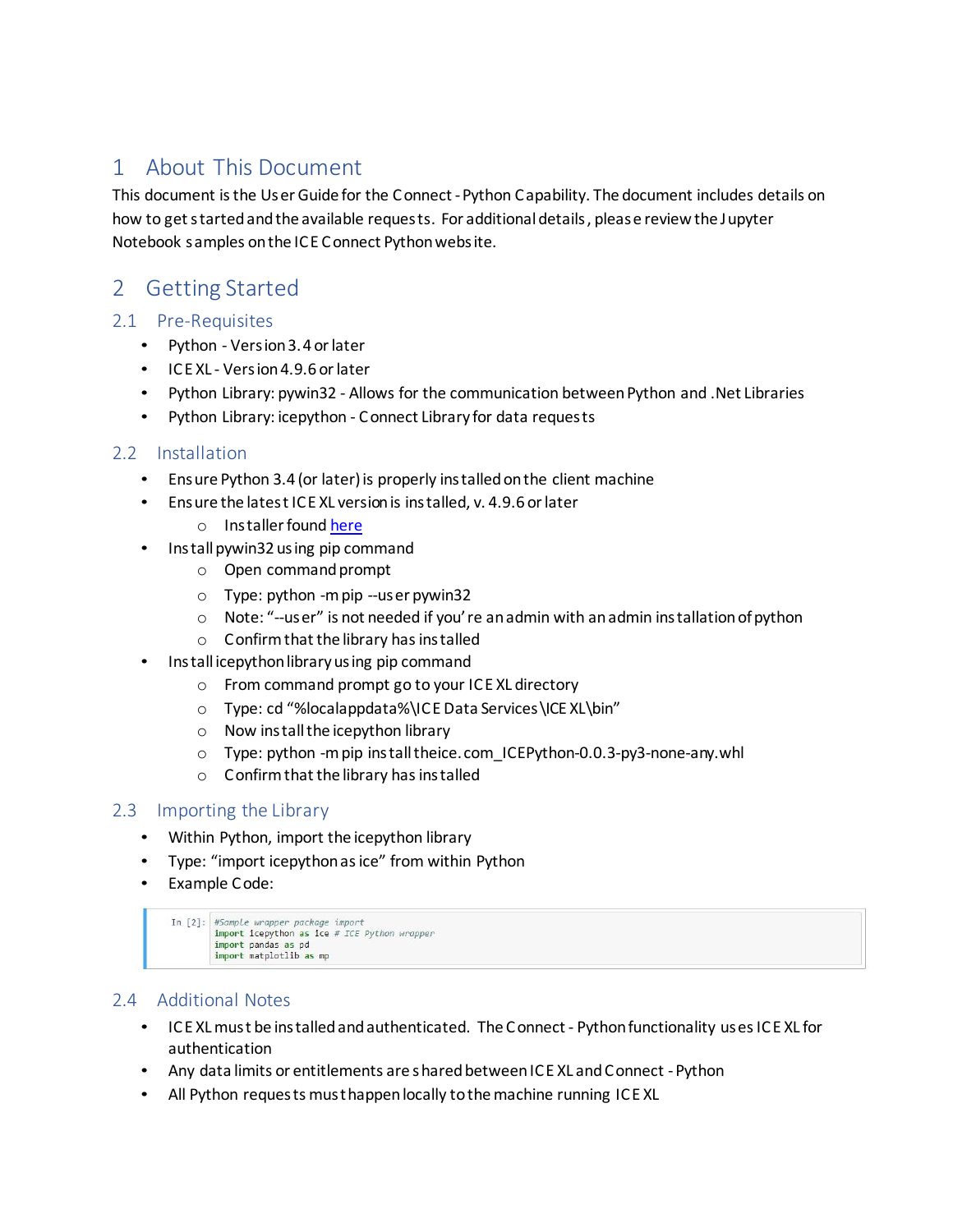• The Python library is installed and updated through the ICE XL installer

# 3 Snapshot Quotes

## 3.1 Snapshot Quotes Details

- Snaps hot quotes returns the latest value for streaming content
- Number of symbolsis limitedto 500 per request
- Number of requests are limitedto 10 per second

## 3.2 Arguments

- Request takes a set of symbols, a set of fields, and an additional argument to keep the data streaming tothe publisher
- All arguments are required
	- o Symbols canbe set as anarray

```
In [6]: symbols = ['IBM', 'GOOG', 'ICE', 'AMD']print(symbols)
['IBM', 'GOOG', 'ICE', 'AMD']
```
#### o Fields can be set as anarray

In  $[7]$ : fields = ['bid', 'ask', 'last', 'volume'] print(fields) ['bid', 'ask', 'last', 'volume']

- $\circ$  Setting the subs cription to 'True' means subsequent requests are faster-the Publisher will continue to receive updates, and the latest updates are retrieved locally.
- $\circ$  Setting the subs cription to 'False' means the publisher will unsubscribe the subscription afterthe initial request andwill not impact your subs criptionlimit. Future requests will require re-subs cribing.

## 3.3 Example

```
In [2]: #Sample simple request for quotes
    sumple sumple request for quotes<br>#Arguments for get_quotes are Symbols, fields, and the subscription state for those requests.
   #The subscription state of True will keep an active connection to our servers for update; any subsequent request is local.<br>data = ice.get_quotes(['ice','brn 1!-ice'],'last',True)
   print(data)
```
# 4 Snapshot Time Series

#### 4.1 Snapshot Time Series Details

- Time series request returnsa tuple where the date is in the first column, followed by the symbols and fields requested
- If multiple fields are requested, the output is sortedsoallfields for one symbol are placed together
- Output has column headers with the symbols andfields, e.g. "IBM. Last"

## 4.2 Arguments

• All Arguments are required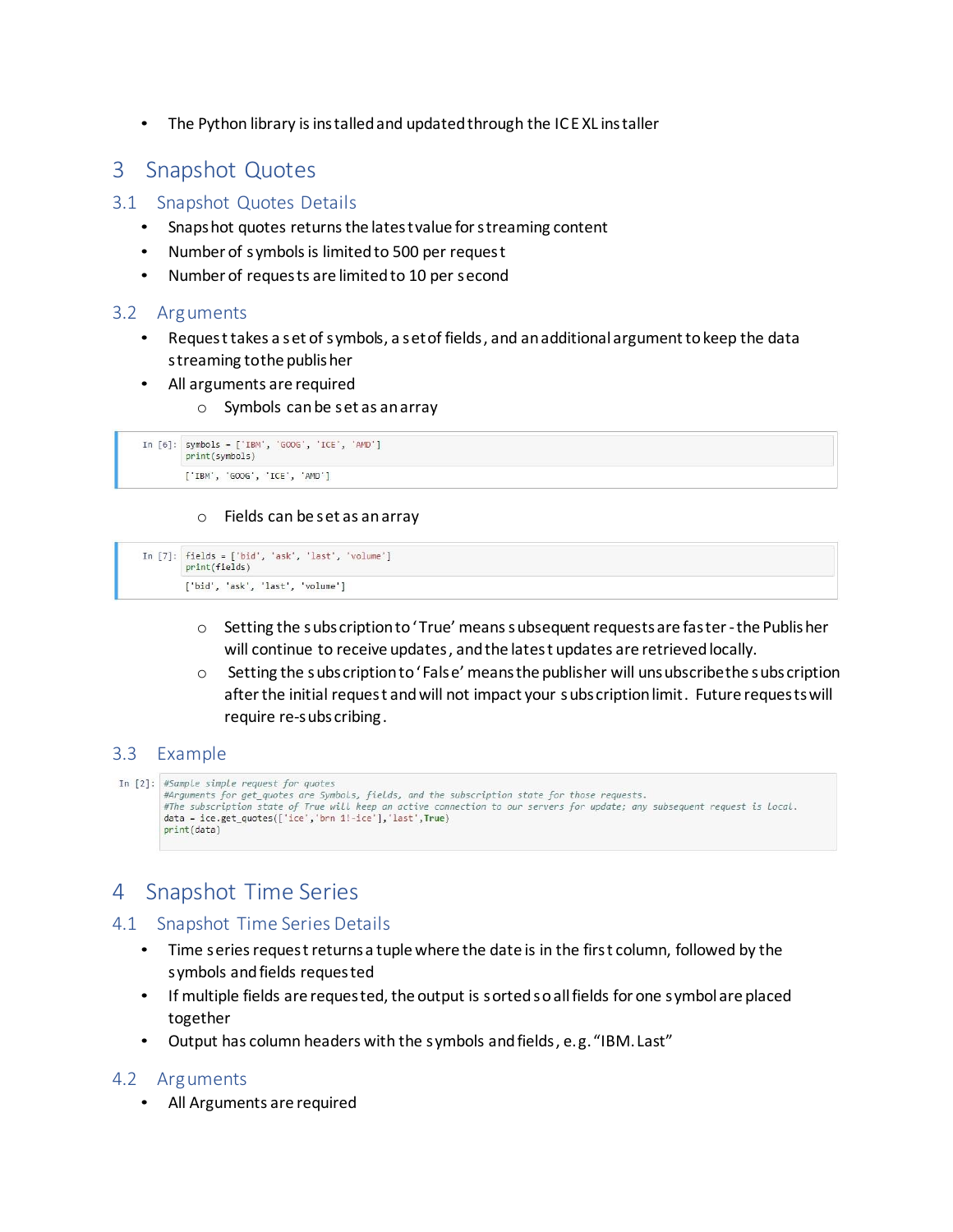- o Symbols canbe set as anarray
- o Fields can be set as anarray
- o Granularity is one value
	- $\blacksquare$  D = Daily
	- $W =$  Weekly
	- $\blacksquare$  M = Monthly
	- $11 = 1$  min
	- $\blacksquare$  I 30 = 30 min
	- $160 = 1$  hour
- o Start\_date cantake a date, or date& time
- o End\_date can take a date or date& time

# 4.3 Example

```
In [ ]: #Sample Time Series Request
            my_data = ice.get_timeseries(symbols, #Set of symbols in the request
                                                                     The symbols, \#set of symbols in the request<br>fields, \# \text{Set} of \# \text{cls} in the request<br>granularity='D', \# \text{defines} the remesteries granularity<br>start_date='2020-01-01', \# \text{Start} date<br>end_date='2020-12-31') \# \text{End}
```
# 5 Snapshot Time & Sales

- 5.1 Snapshot Time & Sales Details
	- Snapshot Time & Sales requests are limited to 1 per second
	- Snapshot Time & Sales requests are limited to 10 symbols per request
	- Data is returned in a tuple with date and time in the left most column, with symbols and fields listed in the headers of the columns to the right
	- If multiple fields are requested, the output is sortedsoallfields for one symbol are placed together

## 5.2 Arguments

- All Arguments are required
	- o Symbols canbe set as anarray
	- o Fields can be set as anarray
	- $\circ$  Start date cantake a date, or date & time
	- o End\_date cantake a date or date& time

## 5.3 Example

```
In [ ]: #Sample Time & Sales Request
  my_data = ice.get_timesales(symbols, #Set of symbols in the request
                                   fields, #Set of feilds in the request
                                   start_date='2020-12-30T15:30:00', #Start date and time<br>end_date='2020-12-31T15:30:00') #End date and time
```
# 6 Ancillary Requests

## 6.1 Autolisting function

- Autolisting allows forthe request ofthe set of tenors of a given product
- Results should be returnedin an array, which can be usedin future requests